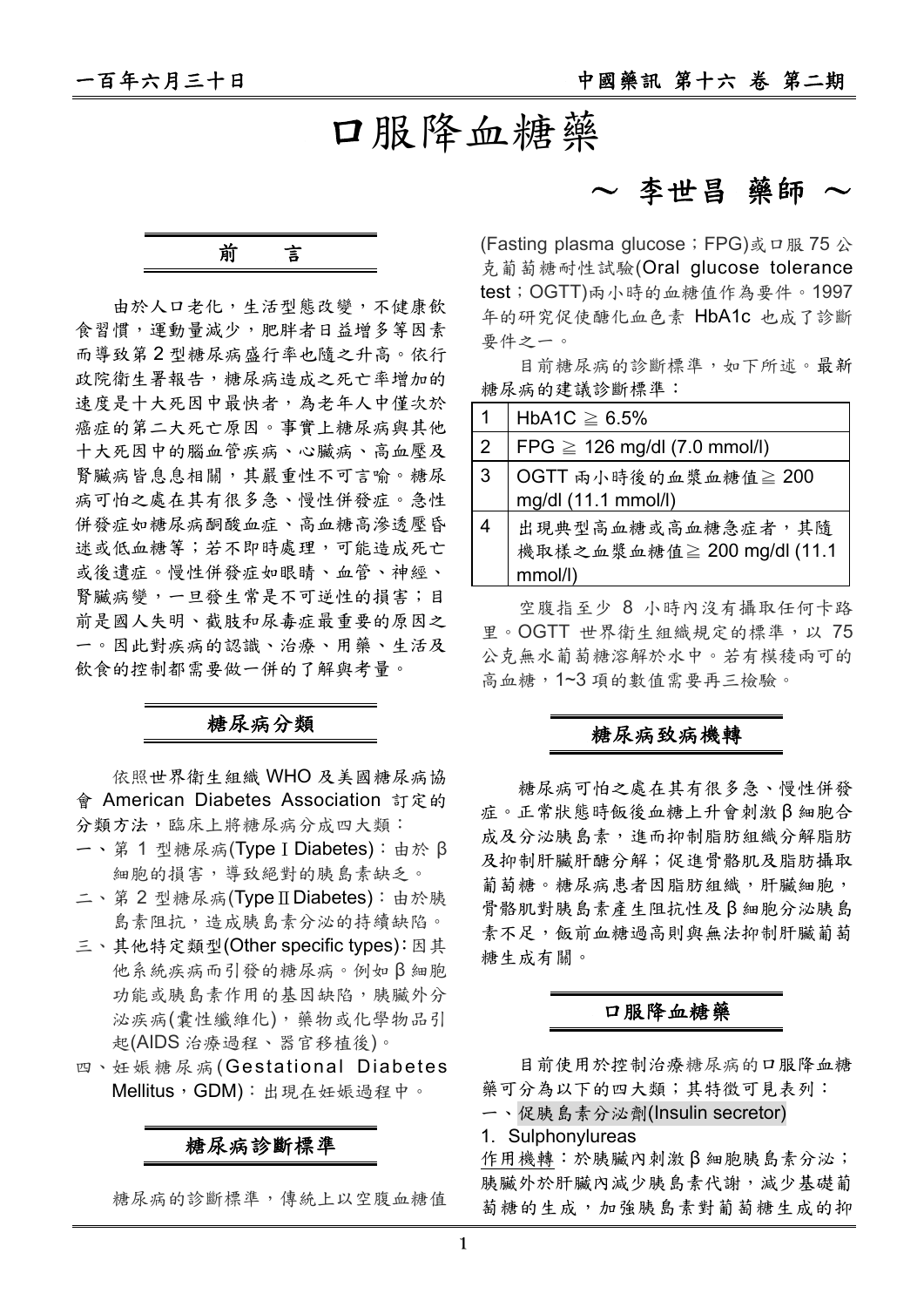| 藥品分類表               | <b>Metformin</b>               | DDP-4<br>inhibitor | Sulfonylurea   | Thiazolidinedione<br>(TZD)                | $\alpha$ -Glucosidase<br>inhibitor |
|---------------------|--------------------------------|--------------------|----------------|-------------------------------------------|------------------------------------|
| <b>Benefits</b>     |                                |                    |                |                                           |                                    |
| PPG-lowering        | Mild                           | Moderate           | Moderate       | Mild                                      | Moderate                           |
| FPG-lowering        | Moderate                       | Mild               | Moderate       | Moderate                                  | Neutral                            |
| Liver disease       | Mild                           | <b>Neutral</b>     | <b>Neutral</b> | Moderate                                  | <b>Neutral</b>                     |
| <b>Risks</b>        |                                |                    |                |                                           |                                    |
| Hypoglycermia       | <b>Neutral</b>                 | Neutral            | Moderate       | Neutral                                   | <b>Neutral</b>                     |
| Renal insufficiency | Severe                         | reduce dosage      | Moderate       | Mild                                      | <b>Neutral</b>                     |
| Contraindicate      |                                |                    |                |                                           |                                    |
| Liver failure       | Severe                         | <b>Neutral</b>     | Moderate       | Moderate                                  | <b>Neutral</b>                     |
| Heart failure/Edema | Contraindication<br><b>CHF</b> | <b>Neutral</b>     | <b>Neutral</b> | Contraindication<br>CHF class $3 \cdot 4$ | <b>Neutral</b>                     |
| Weight Gain         | <b>Benefit</b>                 | <b>Neutral</b>     | Moderate       | Moderate                                  | <b>Neutral</b>                     |

制;於脂肪組織中刺激脂肪形成(lipogenesis) 和抑制脂肪分解(lipolysis);周邊組織中加強胰 島素對葡萄糖的利用。

禁忌症:懷孕、嚴重的高血糖、嚴重的壓力、 對藥物嚴重過敏、肝、腎衰竭。

副作用:低血糖、體重上升、胃腸道不適、皮 膚紅疹、其他有血液、肝臟及中樞神經系統等 不良反應報告。

注意事項:對磺胺類抗生素過敏者須小心。

2. Non-sulphonylurea secretagogues

相較於 sulfonylureas 類藥物有作用較 快,藥效較短,造成低血糖機率較低,較不會 體重上升之狀況。

- $\Rightarrow$  Repaglinide(novonorm®): 半衰期<1 小 時,服用 30-60 分鐘達最高血中濃度,主 要經肝臟代謝(92%),膽汁排除,代謝物 不具活性。平均降 HbA1c 1.7-1.9%。
- $\Rightarrow$  Nateglinide (starlix®): 半衰期 1.5 小時, 服用 60 分鐘達最高血中濃度,主要經腎 臟排除平均降 HbA1c 0.6-1.0%;降血糖 療效較 repaglinide 低。所有促胰島素分泌 劑在降低血糖的能力上大致相似,都有可 能引起低血糖。具高度低血糖危險性病人 (如,老年人,肝、腎功能不全者),考慮 使用其他較短效的口服抗糖尿病藥。

Nateglinide 和 Repaglinide 主要用於降低 餐後血糖。

- 二、胰島素增敏劑(Insulin sensitizer)
- 1. 雙胍類 Biguanides

作用機轉:Metformin 抑制肝臟葡萄糖的新 生,減少腸道對葡萄糖與氨基酸的運送和吸 收,增加肌肉對葡萄糖之吸收及利用。單獨使

用不發生低血糖和不易增加體重,不被肝臟代 謝,不與血漿蛋白質結合,排泄到尿液的結構 未變。

禁忌症:腎功能不全患者,血中肌酸酐(serum creatinine; Scr)值: 男性≧1.5mg/dl, 女性 ≧1.4mg/dl不可服用。合併有肝、腎、心臟功 能不全,代謝性酸中毒,Scr≧1.5 mg/dl或肌 酸酐清除率<60 ml/min時不建議使用。

副作用:腸胃不適、噁心、腹脹、腹瀉高達30%、 乳酸中毒、Vitamin B12和Folate缺乏。

注意事項:嚴重肝功能異常、急性心肌梗塞或 心衰竭、心肺衰竭、嚴重感染、重大手術。患 者需注射含碘顯影劑檢查時,建議暫停服藥2 天,並追蹤過腎功能正常下,再恢復用藥。

2. Thiazolidinediones(TZDs)

作用機轉:減少胰島素抗性;藉由刺激細胞核 表面接受器 PPAR-γ (peroxisome proliferator -activated receptor-gamma)增加脂肪細胞攝 取游離脂肪酸及增加骨骼肌攝取葡萄糖。

禁忌症:肝臟疾病(ALT > 2.5 倍正常值)、NYHA (紐約心臟協會)心衰竭分級 Class III or IV、懷 孕、小孩。

副作用:水腫、肝功能異常(可逆性)、血紅素、 中性球減少、體重增加。

注意事項:衛生署針對 TZDs 加強藥品說明書 之警語;

- $\Rightarrow$  Avandia<sup>®</sup>(Rosiglitazone)於 2010 年 7 月 臨床效益評估建議摘要:
- (a)不可作為糖尿病第一線治療選擇藥。
- (b)不建議使用於缺血性心臟病之病人。
- (c)不建議使用於心臟衰竭症狀之病人。 (d)NYHA 心臟衰竭狀態第 3 級或 4 級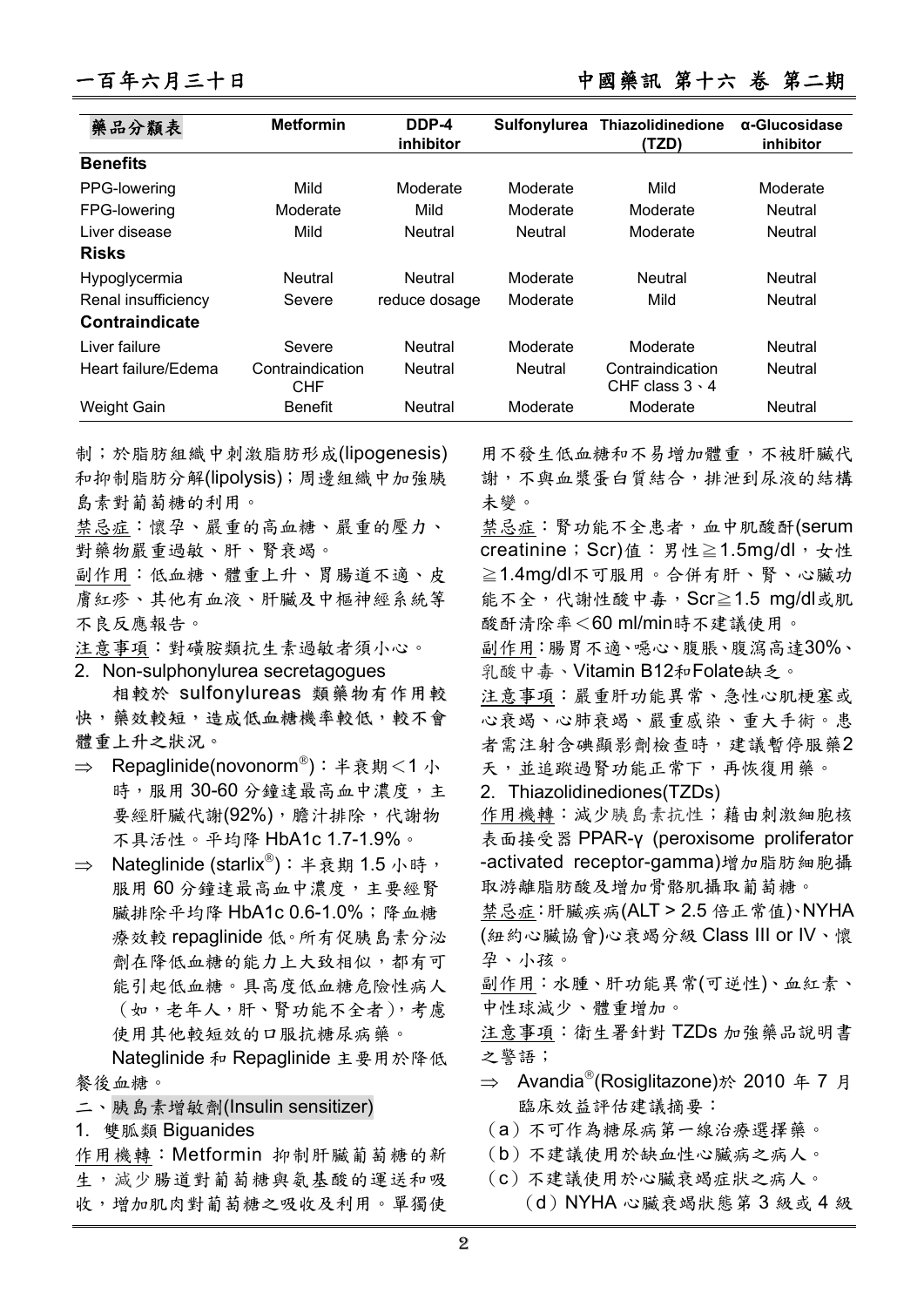病人禁止使用。FDA 限縮使用,只有在其 他用藥皆無效時方得使用。歐盟 EMA 暫 停販售。

 $\Rightarrow$  Actos<sup>®</sup>(Pioglitazone)於 2011 年 6 月 FDA 要求仿單加刊警語「服用此藥品超過 1 年 以上,可能增加膀胱癌風險」。此時法、德 已暫停使用該成份藥品。國内食品藥物管 理局建議勿處方於活動性膀胱癌患者、有 **膀胱癌病使者應謹慎評估,審慎處方。提** 醒病人如服藥後出現血尿、尿急、小便疼 痛、背或腹部疼痛等症狀時,應立即回診

#### 三、α- glucosidase inhibitor

作用機轉:抑制 α- Glucosidase 使寡糖或雙糖 無法轉變成單糖,降低飯後血糖。初始 50 mg/ 天,最大劑量 200mg,一日 3 次隨餐服用(用 餐時與前數口食物一起吞下)。

副作用:脹氣、腹瀉、腹痛。

禁忌症:第 1 型糖尿病的第一線用藥、胃腸疾 患、腸潰瘍、腸阻塞者、孕婦和哺乳母親。

注意事項:此藥品引起低血糖症狀,只能補充 單純的葡萄糖。

四、DPP-4(dipeptidyl peptidase-4)抑制劑

作用機轉: Sitagliptin(Januvia®)腸泌素調整劑 (Incretin modulator)透過對 DPP-4 酵素高度的 選擇性抑制作用,提高 GIP(alucagon -like peptide)和 GLP-1 的血中濃度,強化對血糖的 調控能力。(見圖一)

注意事項:FDA 發布急性胰臟炎(嚴重出血性 和壞死性)的不良反應報告。建議監視可能發生

一百年六月三十日 有一 不可 不可 医神经 中國藥訊 第十六 卷 第二期



胰臟炎,尤其是在開始或增加劑量治療時。若 懷疑發生胰臟炎時,應立即停藥。衛生署將加 強藥品之安全監視,並要求藥商速更新仿單不 良反應標示。



選擇適合口服降血糖藥物時,應依照各別 患者的臨床疾病狀態考量,以達到降低 HbA1c 達到正常值;降低胰島素阻抗性及肝醣釋出; 避免體重增加;避免造成低血糖;勿導致水腫 或充血性心臟衰竭,作為用藥治療的目標。

#### 參考資料:

- 1. American Diabetes Association.
- 2. Handbook of diabetes.
- 3. Micromedex.
- 4. Williams textbook Of endocrinology.

# 良性攝護腺腫大

# Benign Prostate Hyperplasia (BPH)

前言

攝護腺是一個胡桃大小的腺體,成人約重 12-18 克, 直徑約3公分。位在膀胱正下方, 往下包圍住前段的尿道。主要生理功能包括有 1. 分泌攝護腺液為精液的一部分,幫助精蟲 活動; 2. 將部分男性睪固酮/睪丸素(testosterone)轉化為具活性的二氫睪固酮(dihydrotestosterone, DHT);3. 有括約肌的功能可防 止尿失禁以及導引精液射出。

 $\sim$  蔡献華 藥師  $\sim$ 

攝護腺肥大(Benign prostate hyperplasia; BPH)是一種良性的增生腺瘤,細胞大小沒變但 數量變多、體積變大,進而壓迫尿道造成排尿 不順等症狀。其成因仍不明確,一般認為和男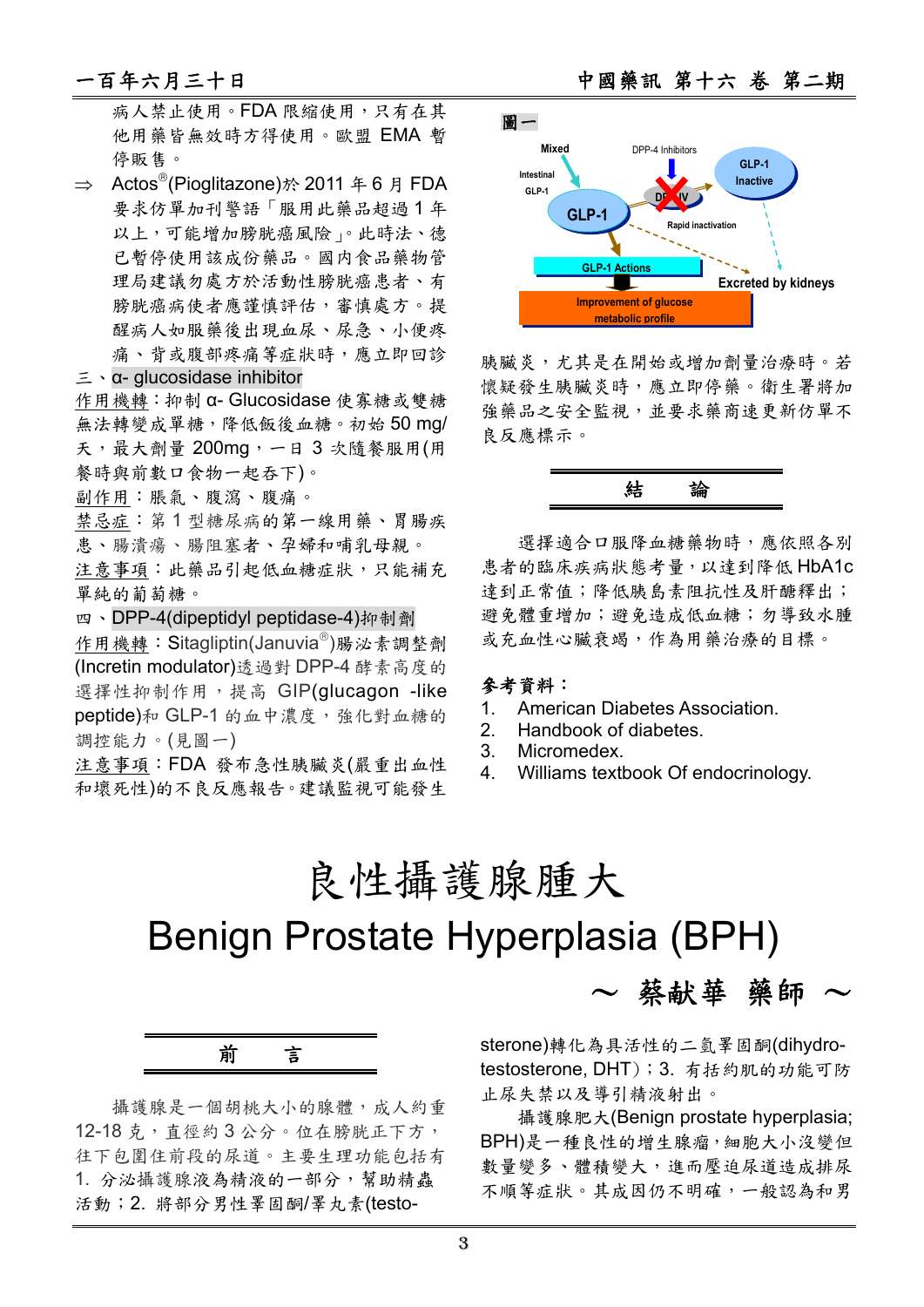性賀爾蒙分泌不平衡有關,但患者血中睪丸素 通常是正常的。另外老化是主要因素,據統計 年紀超過 50 歲的男性約 50%以上會有症狀出 現,隨著年紀增長,症狀會越嚴重。

### 攝護腺肥大的症狀

攝護腺肥大的症狀可分成兩類型:阻塞性 和刺激性症狀;

- 一、阻塞性症狀:因攝護腺變大壓迫尿道所造 成包括,尿流速率降低(小便變細無力)、 小便斷斷續續、膀胱排空不完全(小便完後 仍想再尿)、開始的排尿延緩(小便時需等 一段時間才尿得出來)。
- 二、刺激性症狀:膀胱為克服排尿上的阻礙會 更用力的收縮,長期下來使得原本薄薄的 膀胱璧逐漸變厚,而太厚就不容易膨脹造 成膀胱儲尿容量下降,且收縮力增加下產 生尿急迫感、頻尿、夜尿。

尿急迫感是指想解尿時,來不及走到廁所 就快要尿出來,嚴重時會尿失禁。刺激性症狀 並不是只有攝護腺肥大患者才有,當泌尿道感 染或是支配膀胱神經出問題時都有可能產生尿 急迫感、頻尿、夜尿等症狀。

### 攝護腺肥大的診斷

攝護腺肥大的診斷方式,包括以下幾項:

- 1. 國際攝護腺徵狀評分表(International Prostate Symptom Score 簡稱 IPSS): 輕 度徵狀為 0-7分,中度徵狀為 8-19分,重 度徵狀 20-35 分。分數愈高,代表排尿功 能愈差。(見表一)
- 2. 肛門檢查:醫師以食指觸摸檢查攝護腺大 小、彈性和有無硬塊,正常攝護腺應是柔軟

|                      | 無 | 5次中     | 少於  | 約 | 多於 | 幾乎 |
|----------------------|---|---------|-----|---|----|----|
|                      |   | 1次<br>有 | · 半 | 半 | 半  | 每次 |
| 排尿後仍有殘尿感             | 0 |         | 2   | 3 | 4  | 5  |
| 如廁後 2 小時內, 要<br>再去廁所 | ŋ |         | 2   | 3 | 4  | 5  |
| 有排尿中斷現象              | O | 1       | 2   | 3 | 4  | 5  |
| 無法控制的尿意感             | 0 |         | 2   | 3 | 4  | 5  |
| 有尿流速變弱的現象            | 0 | 1       | 2   | 3 | 4  | 5  |
| 開始排尿或排尿中需<br>用力      | ŋ |         | 2   | 3 | 4  | 5  |
| 睡覺時需如廁的次數            | O |         | 2   | 3 |    | 5  |

#### 表一:國際攝護腺徵狀評分表

的,攝護腺肥大則是堅實有彈性,有硬塊代表 可能發炎、鈣化或腫瘤。

- 3. 尿流速檢查:將尿量、排尿速度和時間量化 成圖形。正常下20秒內,最大尿流速可達 每秒 25cc;患者受測結果耗時 1-2 分鐘, 最大尿流速則多低於每秒 15cc。
- 4. 經直腸超音波檢查:比傳統腹部超音波更準 確,可測量攝護腺大小、有無癌症病灶並且 可取組織做切片。

#### 治療時機和方法

攝護腺肥大症狀出現時,症狀輕微者可先 觀察等待並且定期追蹤,當症狀加劇會影響生 活品質時,則考慮藥物治療。若藥物也無法有 效地改善症狀,生活品質逐漸惡化、發生嚴重 泌尿道併發症時,手術是最有效的治療法。

### 外科手術治療法

當病患因良性攝護腺肥大而出現嚴重併發 症時就需要手術治療,這些情況包括:頑固性 尿液滯留(嚐試移除導尿管,失敗至少一次以 上)、膀胱結石、反覆性泌尿道感染、反覆性明 顯血尿、腎臟功能異常、巨大的膀胱憩室。此 外如果藥物治療無效、服用藥物發生嚴重副作 用及基於病人的個人選擇時,也可以考慮手術 治療。手術方法有;

- 1. 經尿道攝護腺切除術(TURP):目前被認為 是標準的手術療法。一種常用的有效方法, 直接以內視鏡放入尿道,利用電刀切除造成 阻塞的前列腺,並將其取出,沒有外在傷 口。此手術效果良好,安全性也很高,手術 時間約 60-90 分鐘,術後的併發症和後遺 症包括出血、血塊阻塞、感染、水中毒、肺 水腫、腎衰竭甚至休克、尿失禁 (0.5%-2%)、膀胱頸及尿道狹窄(1%-5%)、 性功能障礙 (4%-40%) 、逆行性射精 (60%-90%)。
- 2. 雷射攝護腺汽化術(PVP):以高能量雷射, 透過汽化(vaporization)方式,能夠在幾乎 不出血的情況下除去多餘的前列腺組織。相 較於傳統電刀方法,雷射攝護腺汽化術有出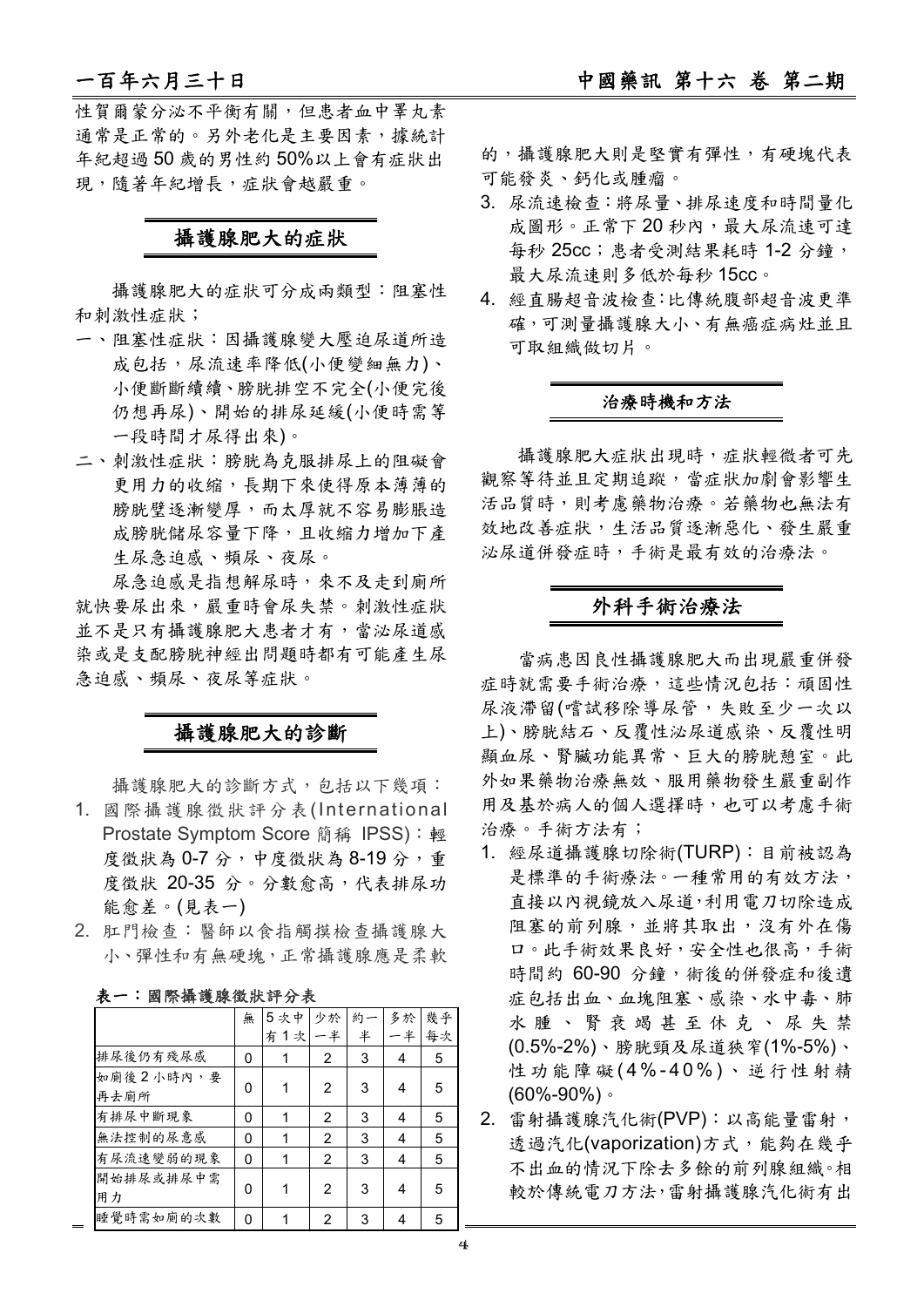血少、不會發生水中毒、恢復迅速與不影響 性功能等優點。但因健保尚未給付,須以自 費方式,而且因為是把前列腺直接汽化,沒 有前列腺檢體可供化驗。

- 3. 其他微侵入性手術療法:這些方法包括,經 尿道微波高溫療法,經尿道針刺高溫切除 法,經直腸的超音波療法等,這些療法在臨 床上的效果都比不上經尿道攝護腺切除術 TURP,因此沒有被廣泛的使用。
- 4. 傳統開刀攝護腺切除:適用於攝護腺超大 者。因傷口大且恢復慢,除非有必要,目前 已較少使用。

### 藥物治療

目前治療用藥主要分為兩類:(見表二) 一、α- adrenergic blocking agent

Tamsulosin(Harnalidge D®)拮抗分佈在 攝護腺中的 α1- adrenoreceptor 使得膀胱頸平 滑肌舒張,排尿順暢、尿流速增加改善 BPH 症狀,同時不影響周邊血管的舒張,造成嚴重 的姿態性低血壓。所以就單純的 BPH 患者, 此藥品是 α-腎上腺素阻斷劑的首選。(見表三) 二、5-ARIs(5- alpha reductase Inhibitors) (見

- 表四)
- 1. 5-ARIs 從開始治療到產生作用,需要一段 時間,必要時常會合併 α-腎上腺素阻斷劑 一起治療,讓 BPH 症狀獲得改善,肥大的 攝護腺逐漸縮小(約 30%),達到最佳效益。
- 2. 5-ARIs 會影響性慾,若因此副作用而停止 服藥,體內 DHT 濃度會逐漸提升,攝護腺 體積也隨之變大。
- 3. 開始治療前需檢測 PSA(Prostate Specific Antigen)排除攝護腺癌的可能,並依此數值

※ 養成良好的生活習慣:多吃蔬菜水果、少吃 高油食品、適度的運動。

※ 避免熬夜、飲酒、辛辣食物,酒精容易刺激 攝護腺肥大惡化、發炎,造成更無法排尿的 情況。

做為治療前的基準。因為在開始治療 6 個月 後,PSA 值約降低為治療前的 50%,即使有攝 護腺癌存在也相同,所以此 PSA 值的基準對日

結語

外,在日常生活上也須要注意保健:

攝護腺肥大的症狀除採藥物及手術的治療

後數值判讀相當重要。

- ※ 建議不要久蹲、久坐、久站,會直接刺激攝 護腺充血、腫脹,造成尿道縮小,排尿更困 難。
- ※ 避免服用抗组織胺類藥物,以免抗組織胺影 響神經的作用,使得尿道通路緊縮,造成排 尿不順。
- ※ 平常的食物應把握清淡營養為原則,建議的 補充品包括南瓜子(含礦物質鋅、鐵、銅、 鎂、硒;尤其是鋅、硒對攝護腺亦有保護作 用)、茄紅素(類胡蘿蔔素,為天然食物中的 抗氧化劑)、維生素 E 和鋅片。

### 參考文獻

- 1. Drug Information Handbook
- 2. MIicroMedex
- 3. http:/web2.tmu.edu.tw/b108090053/new-pa g-1.htm
- 4. Drug Facts and Comparisons
- 5. 網路搜尋資料

|      | $\alpha$ -adrenergic blocking agent                                                                                                                                                                                                            | 5- alpha reductase Inhibitors                                                            |
|------|------------------------------------------------------------------------------------------------------------------------------------------------------------------------------------------------------------------------------------------------|------------------------------------------------------------------------------------------|
| 作用機轉 | 將膀胱出口攝護腺內的平滑肌鬆弛,改<br>善排尿困難的症狀                                                                                                                                                                                                                  | 藉由抑制 5- alpha reductase 使 testosterone<br>無法轉變成 dihydrotestosterone (會促進攝護<br>腺增生)讓攝護腺縮小 |
| 藥物   | $\alpha$ 1-specific blocking agent<br>Terazosin (Hytrin <sup>®</sup> ) 2mg/T<br>Doxazosin (Doxter <sup>®</sup> 2mg/T) $\cdot$<br>(Doxaben <sup>®</sup> SR 4mg/T)<br>α1A-adrenoreceptor antagonist<br>Tamsulosin (Harnalidge D®) 0.4mg/T<br>口溶錠 | Finasteride (Proscar <sup>®</sup> ) 5mg/T<br>Dutasteride (Avodart®) 0.5mg/cap            |
| 特色   | 可較快緩解排尿不順的症狀                                                                                                                                                                                                                                   | 長期持續使用可減少約30%攝護腺體積                                                                       |

表二:治療 BPH 主要的二類藥物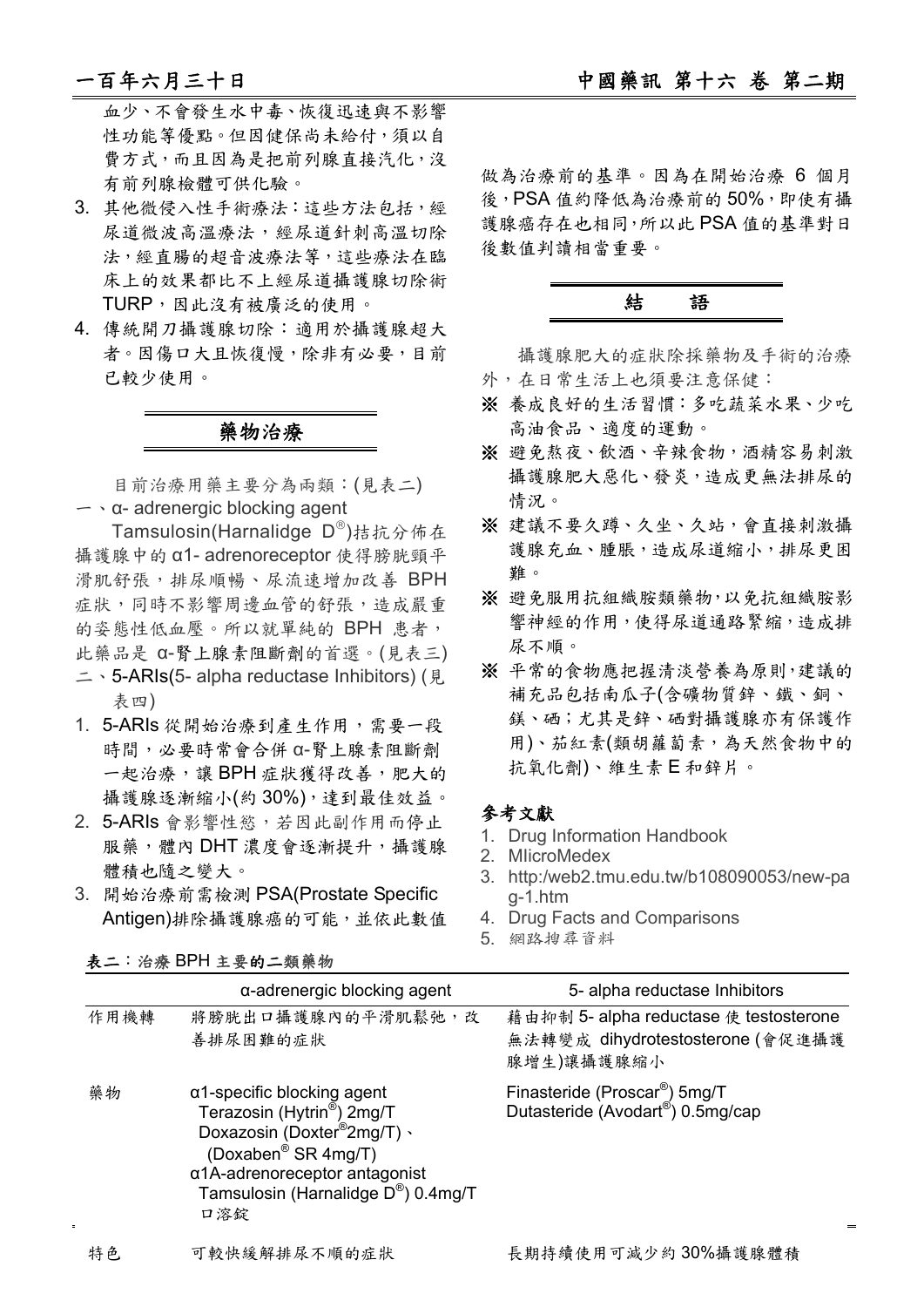$\mathcal{A}$ 

| 表三                          | <b>Terazosin</b>                                                                                                                                                                                                                                                     | <b>Doxazosin</b>                                        | <b>Tamsulosin</b>                                                                                                                                                                                                                                                                                                                                                                                    |  |
|-----------------------------|----------------------------------------------------------------------------------------------------------------------------------------------------------------------------------------------------------------------------------------------------------------------|---------------------------------------------------------|------------------------------------------------------------------------------------------------------------------------------------------------------------------------------------------------------------------------------------------------------------------------------------------------------------------------------------------------------------------------------------------------------|--|
| Absorption / Onset          | rapid / 1-2 hr                                                                                                                                                                                                                                                       | $-$ / 1-2 hr                                            | $>$ 90% / Unknown                                                                                                                                                                                                                                                                                                                                                                                    |  |
| Metabolism                  | hepatic                                                                                                                                                                                                                                                              | hepatic                                                 | hepatic via CYP2D6,3A4                                                                                                                                                                                                                                                                                                                                                                               |  |
| Protein binding             | 90-95%                                                                                                                                                                                                                                                               | 98%                                                     | 94-99%                                                                                                                                                                                                                                                                                                                                                                                               |  |
| Half-life elimination       | 9.2-12 hr                                                                                                                                                                                                                                                            | 22 hr                                                   | $9-15$ hr                                                                                                                                                                                                                                                                                                                                                                                            |  |
| Excretion                   | feces(60%) urine(40%)                                                                                                                                                                                                                                                | feces $(63\%)$ urine $(9\%)$                            | feces $(21\%)$ urine $(76\%)$                                                                                                                                                                                                                                                                                                                                                                        |  |
| Time to peak serum          | <b>約1hr</b>                                                                                                                                                                                                                                                          | $2-3$ hr                                                | 空腹 4-5 hr; 食物 6-7 hr                                                                                                                                                                                                                                                                                                                                                                                 |  |
| <b>BHP Dosage</b>           | 初始:1mg 睡前; 視需要慢慢<br>調整到 10 mg/天;若 4-6 週後<br>反應不佳可調整到 20 mg/天                                                                                                                                                                                                         | 初始:1mg 早上或晚上; 視需<br>要慢慢調整到所需劑量:4-<br>8mg/天, 最大劑量: 8mg/天 | 0.4 mg/天; 2-4 週後效果不佳則<br>調整到 0.8 mg/天                                                                                                                                                                                                                                                                                                                                                                |  |
| Herb & drug<br>interactions | $\blacksquare$<br>ephedra(麻黄),<br>yuhimbe(育亨賓),<br>ginseng(人参)—惡化高血<br>厭<br>garlic(大蒜)-增加抗高血<br>٠<br>壓效果                                                                                                                                                             | 當歸(estrogenic activity)                                 | ↑ Tamsulosin effect<br>CYP2D6 inhibitors:<br>chlorpromazine, fluxetine,<br>pergolide, quinidine,<br>ropinirole<br>CYP3A4 inhibitors:<br>azole antifungals, diclofenac,<br>ciprofloxacin, clarithromycin,<br>erythromycin, isoniazid,<br>nicardipine, verapamil<br>$\downarrow$ Tamsulosin effect<br>CYP3A4 inducers:<br>aminoglutethimide,<br>carbamazepine, phenytoin,<br>phenobarbital, rifamycins |  |
| Adverse reaction            | 姿態性低血壓,眩暈,頭痛,暈厥,虛弱無力,周邊水腫,腸胃不適,性功能異常                                                                                                                                                                                                                                 |                                                         |                                                                                                                                                                                                                                                                                                                                                                                                      |  |
| Contraindication            | sildenafil (> 25mg), tadalafil, vardenafil (造成低血壓作用)                                                                                                                                                                                                                 |                                                         |                                                                                                                                                                                                                                                                                                                                                                                                      |  |
| Warning/precaution          | 首次劑量效應:第一次服用常會產生明顯姿態性低血壓、暈<br>無法當作降壓藥使用<br>×,<br>厥,嚴重者會失去意識。建議第一次服用後2-4小時內坐下<br>也可能造成姿態性低血壓、<br>或躺著並密切監控血壓。<br>暈厥<br>■ 初劑量>1mg 易產生首次劑量效應<br>開始治療前先測定PSA數值<br> ■ 若停藥後,再繼續服用、劑量增加太快、加入其他降壓藥(β-<br>(基礎值應<4ng/mL)<br>blockers、diuretics)併服時,注意姿態性低血壓、暈厥的發生<br>腎功能不全小心使用。 |                                                         |                                                                                                                                                                                                                                                                                                                                                                                                      |  |

| 表四                           | Finasteride (Propecia <sup>®</sup> )                             | Dutasteride (Avodart®)                                                             |  |  |
|------------------------------|------------------------------------------------------------------|------------------------------------------------------------------------------------|--|--|
| Bioavailability              | 平均 63%                                                           | 約 60% (40-94%)                                                                     |  |  |
| Time to peak serum/Onset     | 2-6 hr / 1-2 週                                                   | 2-3 hr / 1-2 週                                                                     |  |  |
| Protein binding / Metabolism | 90% / hepatic via CYP3A4                                         | 99% / hepatic via CYP3A4                                                           |  |  |
| Half-life elimination        | 成人: 6 hr; 老年人: 8 hr                                              | 約5週                                                                                |  |  |
| Excretion                    | feces (75%); urine (39%)                                         | feces                                                                              |  |  |
| <b>BHP</b> Dosage            | 5mg/天。3-6 個月後循環中 DHT 數值達<br>低點,但不影響睪丸素值,停止治療14<br>天後 DHT 值可恢復正常  | 0.5mg/天, 1-2 週 DHT $185-90\%$<br>↓ DHT: Dutasteride 較 finasteride 強(95% vs<br>70%) |  |  |
| Herb & Drug interactions     | CYP3A4 substrate (minor)<br>St. John's Wort 降低 finasteride level | CYP3A4 substrate (minor)<br>併用 verapamil, diltiazem 會使清除率下<br>降,但因安全性高,影響不大        |  |  |
| Adverse reaction             |                                                                  | 性功能異常、姿態性低血壓、暈眩、虛弱、嗜睡、水腫、女樣男乳                                                      |  |  |
| Contraindication             | 婦女、懷孕婦女和小孩,請勿觸摸到(可經皮膚吸收)                                         |                                                                                    |  |  |
|                              | * 肝功能不全要小心使用。                                                    | * 肾功能不全者不需调整劑量                                                                     |  |  |
|                              | 因服藥6月後才逐漸縮小攝護腺體<br>$\ast$                                        | * 肝功能不全的劑量尚未被研究,但廣泛                                                                |  |  |
| Warning/precaution           | 積,BPH症狀無法立即緩解,小心監                                                | 在肝藏代謝且排除半衰期長,請小心使                                                                  |  |  |
|                              | 測尿道受阻情況和尿殘餘量,適時給                                                 | 用                                                                                  |  |  |
|                              | 予症狀治療以免中途停止治療。                                                   |                                                                                    |  |  |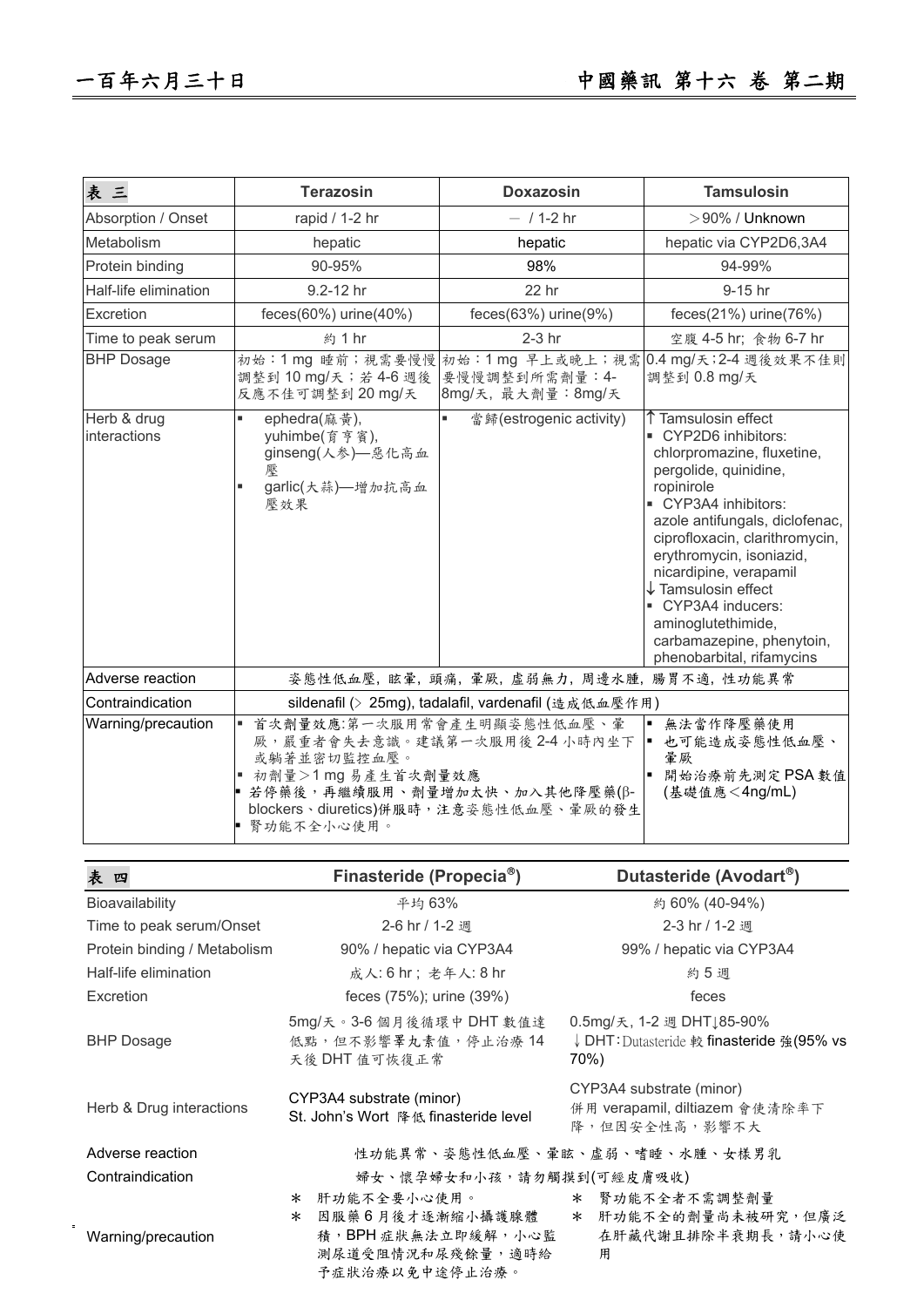養生聖品 龜鹿二仙膠

## $\sim$  黄義時 藥師  $\sim$

【主要成分】含骨膠原其中有天門冬胺基酸、 蘇胺基酸、蛋胺基酸等多種氨基酸,脂肪、鈣

鹽及磷等。

【藥理作用】解熱鎮靜,強健筋骨,涼血補血, 降低血漿黏度祛瘀止痛,可能與其所含鈣質作 用有關。研究觀察到龜板能調節交感腎上腺系 統興奮性,具雙向調節 DNA 合成率的效應。

【臨床應用】

- 1. 用於陰虛風熱、陰虛陽亢及熱病陰虛風動等 症。龜板膠既能滋補肝腎之陰而退虛熱,又 可潛陽而息風。治陰虛內熱、骨蒸盜汗,常 配熟地黃、知母、黃柏等,如大補陰丸;治 陰虛陽亢、頭昏目眩,常配生地黃、石決明、 菊花等同用;治熱病傷陰、虛風內動、舌乾 紅絳、手足蠕動,常配生地黃、牡蠣、鱉甲 等同用。
- 2. 用於腎虛骨痿、小兒囟門不合等癥。龜板膠 能益腎健骨、補血滋陰,凡腎虚腰膝酸軟、 筋骨不健、小兒囟門不合、齒遲、行遲等, 皆可用以為治。常配熟地黃、鎖陽、牛膝等 同用。
- 3. 用治陰虛血熱、衝任不固的崩漏、月經過多 等症。龜板膠能滋補腎陰以固衝任,又性寒 清熱、兼能止血,常配椿根皮、黄柏、香附 等同用,如固經丸。
- 4. 用於心虛驚悸,失眠,健忘等症。龜板膠有 養血補心之效,常與龍骨、遠志等配伍,如 孔聖枕中丹。
- 5. 用於治療陰虛型慢性腎炎,對去尿蛋白似有 一定幫助。可配阿膠和六味地黃湯。或配澤 瀉、地骨皮、太子參加強養陰清熱,制劑如 慢腎寶液。
- 6. 用於治療神經衰弱。取龜板膠有鎮靜作用, 常配棗仁、磁石、丹參、生地、柴胡等。
- 7. 用於治療慢性瘡瘍、久不愈合。配皂角刺、 白頭翁等,或配土茯苓熬膠,即龜苓膠。
- 8. 龜板膠能治血熱所致的崩漏帶下,取其有涼 血止血的作用;又治小兒筋骨萎軟,配牛 膝、鎖陽等,方如健步丸。

前言

日常生活中常聽到二仙膠是養生極品,但 一般人對其成分、來源、作用、服用方法、使 用上的禁忌,均不太清楚,基於以上種種原因 於此文加以闡述。龜鹿二仙膠,顧名思義是由 龜板、鹿角兩者熬煉成膠;因兩者為氣血之品, 味最純厚,入氣入血有和平之美,於是精生而 氣旺,氣旺而神昌,有如龜鹿之壽,故有龜、 鹿二仙之稱。今就龜板膠與鹿角膠在中醫藥臨 床上的應用分述如下。

### 龜 板 膠

【處方名】龜板膠、龜膠。

【來 源】龜板熬煉成膠。

【產 地】龜板為龜科動物烏龜 Chinemys reevesii (Gray) 的腹甲;背甲為龜殼。烏龜原 產中國和日本,韓國、台灣和香港亦有,並出 口到美國及其他國家作寵物。中國主產於浙 江、湖北、湖南、安徽、江蘇等地。全年均可 捕捉,用沸水燙,剝取甲殼,除去殘肉,曬乾 使用。生用以砂炒後,醋淬用或製膠用。龜板 以板大質厚、顏色鮮明的生龜板為上等,俗稱 「血片」,是名貴產品。

【龜板膠製法】以龜板 10 公斤,冰糖 0.5 公斤, 黃酒 0.3 公斤,豆油 0.15 公斤。先煎取膠汁; 將處理好的龜板置於鍋中加水淹沒,用文火加 熱,保持微沸1-2日後傾出煎液,先後共煎3-5 次,直至充分煎出膠汁為度;再過濾澄清,合 併各次所煎膠液過濾除掉雜質,先後細篩後用 **絲棉過濾,並分次加入明礬攪拌均勻,靜置沉** 澱再過濾;然後濃縮收膠:將澄清的膠汁置於 鍋中以文火加熱濃縮,不斷攪拌以防止焦化, 直至膠液不透紙時加入其他稱量好的原料使其 混合均勻,不顯油花,待濃縮至「掛旗」後收 膠,傾入凝膠盆內自然冷凝。

【性 味】性平而偏涼。味甘,微咸。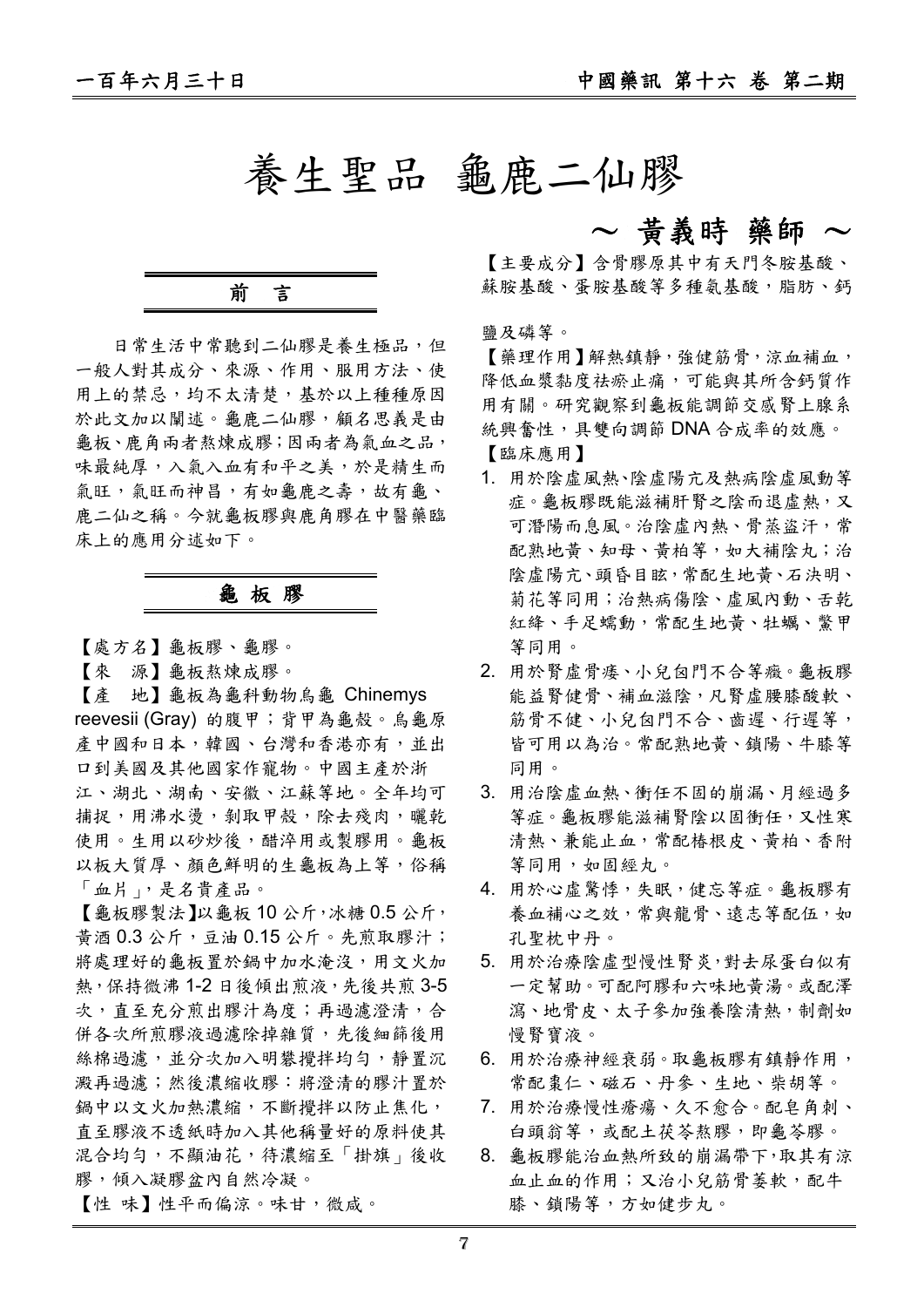【使用注意】腎虛而無熱者不宜用龜板膠;陽 虛泄瀉者亦不宜用。龜板膠用量一錢至三錢, 用酒溶化服下,或用其他湯藥沖服。若龜板膠 服得太多(15 克以上)有時會引起泄瀉。

### 鹿 角 膠

【處方名】鹿膠、白膠。

【來 源】鹿角熬煉成膠。

【產 地】本品為鹿科動物馬鹿 Cervus elaphus Linnaeus 或梅花鹿 Cervus nippon Temminck 已骨化的角或鋸茸後翌年春季脫落 的角基,分別習稱"馬鹿角"、"梅花鹿角"、"鹿 角脫盤"。動植物資源分佈:主產吉林、遼寧、 黑龍江、山東、北京、上海等地。

【藥材採收與儲藏】鹿角分砍角和退角二種, 砍角:在10月至次年2月間,將鹿殺死後連 腦蓋砍下,除去殘肉,洗淨風乾。退角:雄鹿 於換角期自然脫落者,故多不帶腦骨。

【鹿角膠製法】將鹿角鋸段,漂泡洗淨,分次 水煎,濾過,合併濾液(或加入明礬細粉少量), 靜置,濾取膠液,濃縮(可加適量黃酒、冰糖、 豆油)至稠膏狀,冷凝,切塊,晾乾,即得。 【性 狀】本品為扁方形塊。黃棕、紅棕色, 半透明,有的上部有黃白色泡沫層。質脆,易 碎,斷面光亮。氣微,味微甜。以切面整齊、 平滑,棕黃色、半透明,無腥臭氣者為佳。

【化學成分】鹿角含膠質 25%,磷酸鈣 50% -60%,碳酸鈣及氮化物。另含多種氨基酸有, 內有天冬氨酸,蘇氨酸,絲氨酸,谷氨酸,脯 氨酸,甘氨酸,丙氨酸,纈氨酸,亮氨酸,異 亮氨酸,苯丙氨酸,賴氨酸,組氨酸,精氨酸。 【藥理作用】1. 對人體的淋巴母細胞轉化有促 進作用,效果較大腸菌脂多醣強。2. 對血細胞 的影響有促進周圍血液中的紅血球,白血球, 血小板的量增加。3. 對肌營養及鈣的影響:對 特別飼料飼養所選的豚鼠進行性肌營養障礙證 研究,有顯著的防治和治療作用;促進鈣的吸 收和體內的瀦留,使血中鈣略有增高,這種鈣 質載運作用可能與其所含甘氨酸有關,鈣能降 低毛細血管通透性,使滲出減少,有消炎、消 腫和抗過敏作用。

【功效主治】補血,益精。治腎氣不足,虛勞 羸瘦,腰痛,陰疽,男子陽痿、滑精,婦女子 宮虛冷,崩漏,帶下。治腎氣不足,虚勞羸瘦, 腰痛,陰疽,男子陽痿、滑精,婦女子宮虚冷, 崩漏,帶下。鹿角膠入藥歷史有兩千多年,始 載於《神農本草經》中,古時稱其為"鹿角仙 膠"。鹿角膠具有滋補肝腎,添精止血的功效, 可用於治療虛勞羸弱,腰膝酸痛,夜夢遺精, 崩漏帶下等症。近年來研究發現鹿角膠有增加 白血球數量,治療大腦水腫,癌症化療後的後 遺症等,為老藥新用開闢了新途徑。

【臨床應用】為壯元陽的要藥。從現代醫學觀 點看"元陽"實際上包括了生殖、生長等展現生 命活力的重要生理功能,可用於下列諸症。

- ※ 興奮性機能:治療男子陽痿、女子虛寒白 帶、久不受孕。具有性激素樣作用。常配山 萸肉、熟地、杜仲、補骨脂、巴戟等,或配 淫羊藿、陽起石等,也可配淮山藥浸酒服。
- ※ 促進生長發育:治療小兒發育不良,筋骨萎 軟、行遲、齒遲、顱囪過期不合。肝腎不足 所致,可在六味地黃丸基礎上加鹿角膠。
- ※ 治療嚴重貧血、精血兩虧:取其活血而又帶 補血,有刺激造血功能作用。現代在治療再 生障礙性貧血時,試用鹿角膠配生地、當 歸、雞血藤、牛角腮等,有一定效果,或配 紫河車等,方如生血丸。
- ※ 治療心臟衰弱:尤其風濕性心臟病而有心 悸、腰酸、尿量減少、小便艱澀者。鹿角膠、 冬蟲夏草燉雞(加少許生薑、南棗),對增強 心力、改善血循環、減輕症狀有幫助。
- ※ 治療神經衰弱或病後體衰。表現頭暈、耳 鳴、失眠、腰酸、精神不振、四肢乏力、消 化不良、小便過多,鹿角膠有強壯作用。
- ※ 治療崩漏屬腎虚型者。配蒲黄、阿膠、當歸、 烏賊骨等,方如鹿茸散。

【使用注意】發熱、外感未清、平素陽盛體壯 實者均忌用,高血壓病一般不宜服,但腎性高 血壓有眩暈和四肢麻木者,可配杜仲、牛膝、 雞血藤、山萸肉等同服。每次一錢至三錢用酒 溶化服下,或用其他湯藥沖服。

## 結語

龜鹿二仙膠一般是以龜板和鹿角等比例共 同熬煉成膠,其價格常因市場上藥材價格浮動 或是龜板膠和鹿角膠成分的比例不同有所差 異,每台斤約台幣 3000 元至 8000 元。

民間常用方法是將龜鹿二仙膠一塊加少許